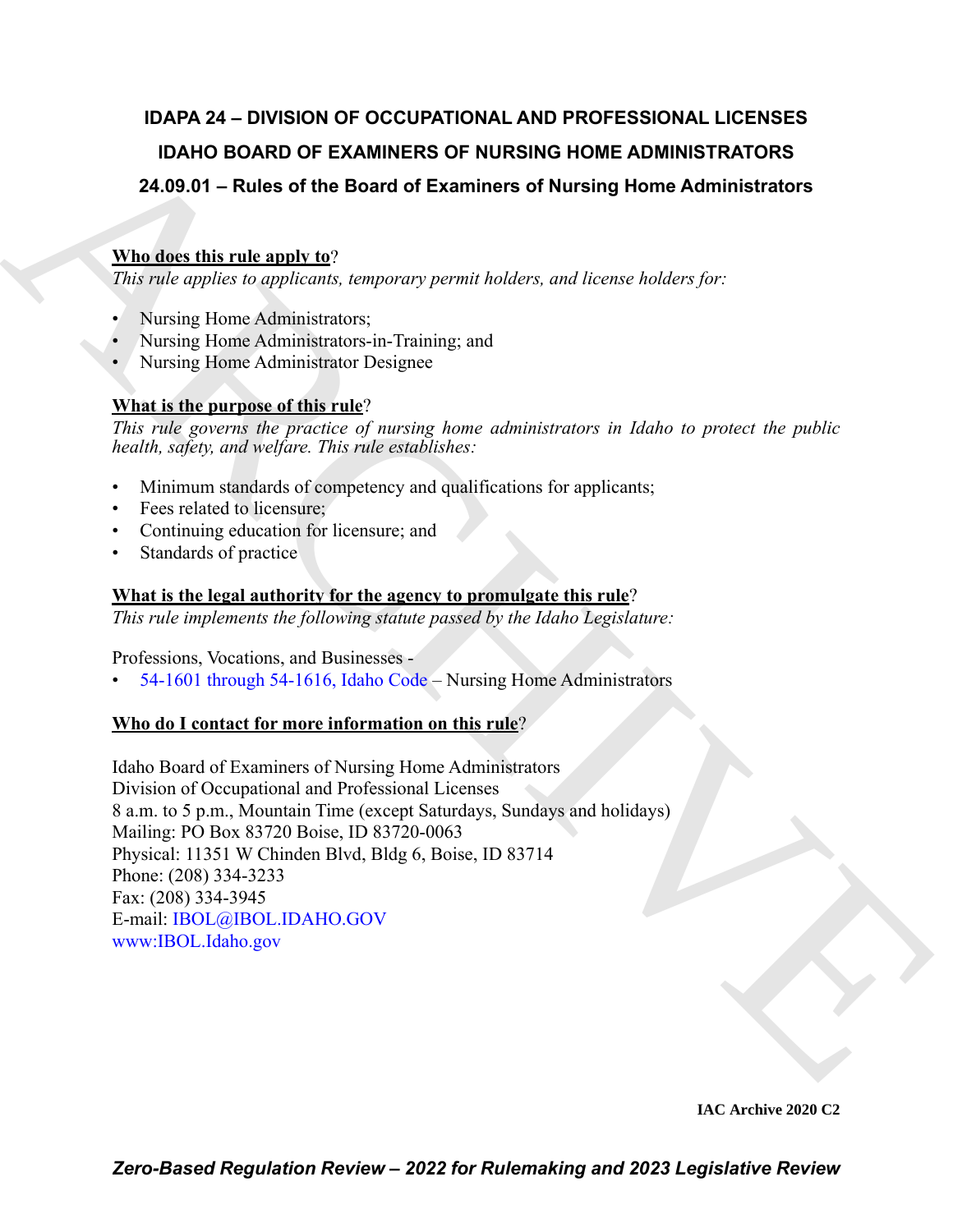# **Table of Contents**

| 24.09.01 – Rules of the Board of Examiners of Nursing Home Administrators |  |
|---------------------------------------------------------------------------|--|
|                                                                           |  |
|                                                                           |  |
|                                                                           |  |
|                                                                           |  |
|                                                                           |  |
|                                                                           |  |
|                                                                           |  |
|                                                                           |  |
|                                                                           |  |
|                                                                           |  |
|                                                                           |  |
|                                                                           |  |
|                                                                           |  |
|                                                                           |  |
|                                                                           |  |
|                                                                           |  |
|                                                                           |  |
|                                                                           |  |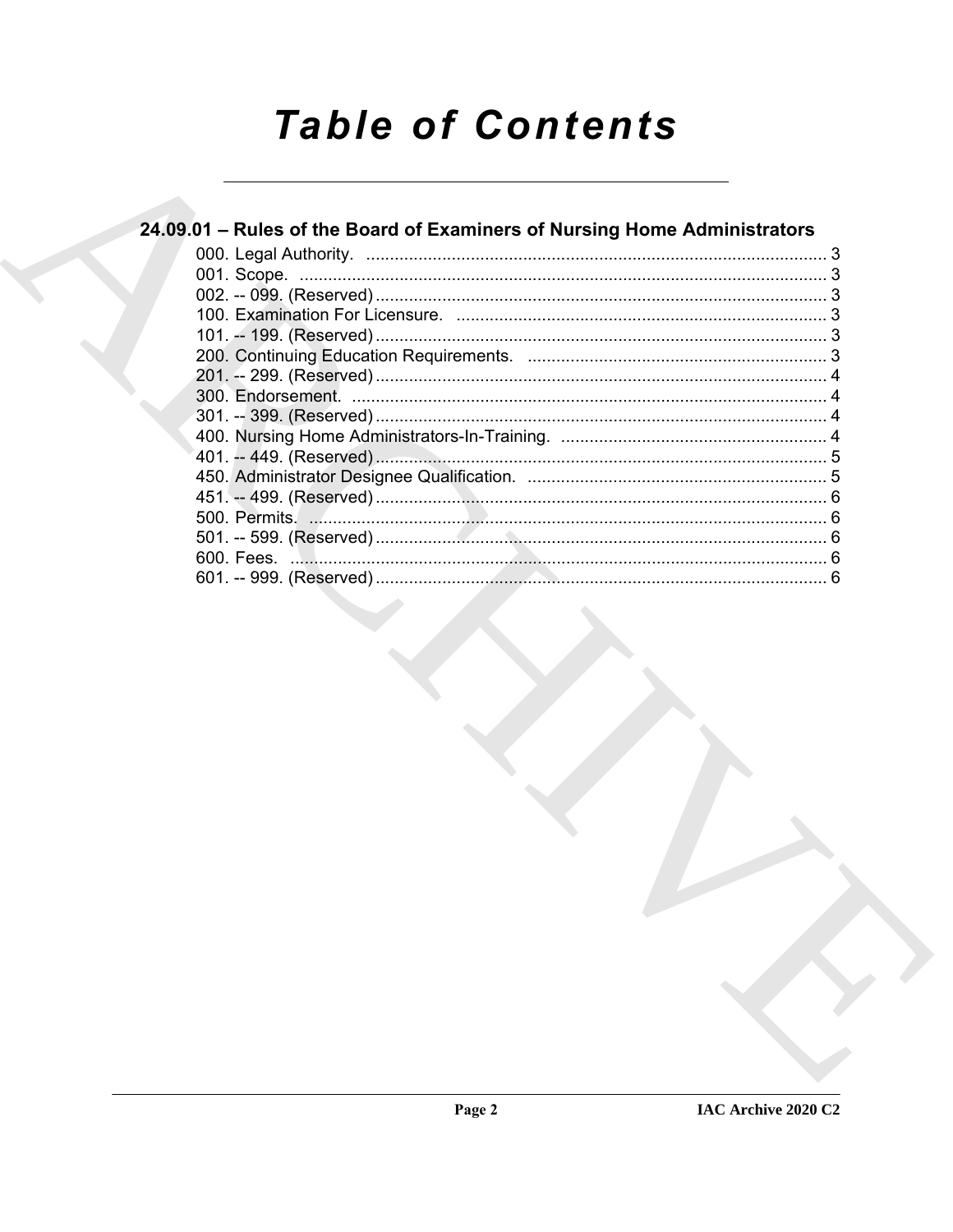#### <span id="page-2-14"></span><span id="page-2-0"></span>**24.09.01 – RULES OF THE BOARD OF EXAMINERS OF NURSING HOME ADMINISTRATORS**

#### <span id="page-2-1"></span>**000. LEGAL AUTHORITY.** These rules promulgated pursuant to Section 54-1604, Idaho Code. (7-1-21)T

#### <span id="page-2-15"></span><span id="page-2-2"></span>**001. SCOPE.**

These rules govern the practice of nursing home administration in Idaho.

<span id="page-2-3"></span>**002. -- 099. (RESERVED)**

#### <span id="page-2-12"></span><span id="page-2-9"></span><span id="page-2-4"></span>**100. EXAMINATION FOR LICENSURE.**

**Examination Fee.** The examination fee for the national examination shall be in the amount as determined by the National Association of Long Term Care Administration Boards and shall be paid to the entity administering said examination. The examination fee is in addition to the license fee provided for in Section 54-1604, sub-paragraph (g), Idaho Code.  $(7-1-21)$ T sub-paragraph (g), Idaho Code.

Hence Advertised a parameter Section 3 Febber, Linko Cock.<br>
(F.1-21)T<br>
SULL SCOPE (EXECUTION IN THE SECTION IN THE SECTION IN THE SECTION IN THE SECTION IN THE SECTION IN THE SECTION IN THE SECTION IN THE SECTION IN THE S **02. Good Moral Character**. An applicant who has a criminal conviction, finding of guilt, withheld judgment, or suspended sentence for any felony or any crime related to an applicant's fitness for licensure, or whose license has been subject to discipline by any state professional regulatory agency or professional organization must submit with the application a written statement and any supplemental information establishing the applicant's current suitability for licensure. (7-1-21)T suitability for licensure.

<span id="page-2-13"></span>

| a. |  |  | Consideration of Factors and Evidence. The Board shall consider the following factors or evidence: |             |
|----|--|--|----------------------------------------------------------------------------------------------------|-------------|
|    |  |  |                                                                                                    | $(7-1-21)T$ |

i. The severity or nature of the crime or discipline; (7-1-21)T

ii. The period of time that has passed since the crime or discipline under review; (7-1-21)T

iii. The number or pattern of crimes or discipline or other similar incidents; (7-1-21)T

iv. The circumstances surrounding the crime or discipline that would help determine the risk of n; repetition; (7-1-21)T

v. The relationship of the crime or discipline to the practice;  $(7-1-21)$ T

vi. The applicant's activities since the crime or discipline under review, such as employment, education, participation in treatment, payment of restitution, or any other factors that may be evidence of current rehabilitation; and (7-1-21)T

vii. Any other information regarding rehabilitation or mitigating circumstances. (7-1-21)T

<span id="page-2-10"></span>**b.** Interview. The Board may, at its discretion, grant an interview of the applicant. (7-1-21)T

**c.** Applicant Bears the Burden. The applicant shall bear the burden of establishing the applicant's uitability for licensure. (7-1-21)T current suitability for licensure.

**03. Contents of Exam, Passing Scores**. An applicant must pass an examination issued by NAB, and an examination pertaining to Idaho law and rules governing nursing homes administered by the Board. The passing score of the Idaho Laws and Rules Examination shall be seventy-five percent  $(75\%)$ .  $(7-1-21)T$ 

<span id="page-2-11"></span>**04. Date and Location of Exam**. Examinations shall be held at the location and at the times determined by the entity administering the national examination. The state examination shall be a take-home examination and be returned to the Board. (7-1-21) examination and be returned to the Board.

#### <span id="page-2-5"></span>**101. -- 199. (RESERVED)**

#### <span id="page-2-7"></span><span id="page-2-6"></span>**200. CONTINUING EDUCATION REQUIREMENTS.**

<span id="page-2-8"></span>**01. Educational Requirements**. In order to qualify as continuing education, a seminar or course of study must be relevant to nursing home administration as determined by the Board and sponsored by accredited

 $(7-1-21)T$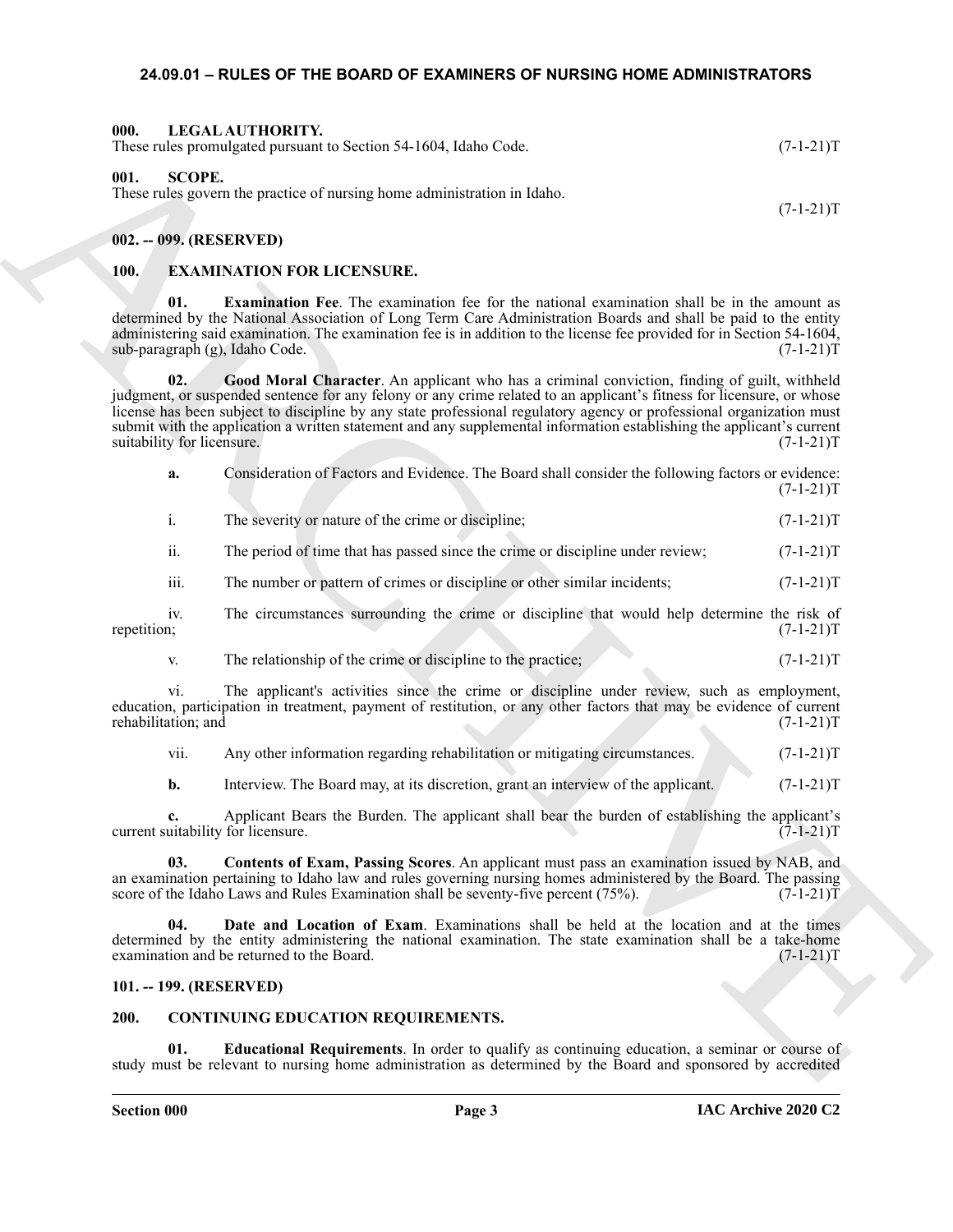## **Div. of Occupational & Professional Licenses**

universities or colleges, State or National health related associations, and/or approved by NCERS (National Continuing Education Review Service). (7-1-21)T Continuing Education Review Service).

<span id="page-3-5"></span>**02. Renewal of License**. Applicants for renewal of license shall be required to complete a minimum of twenty (20) clock hours of approved courses within the preceding twelve-month (12) period. Licensees shall not be required to comply with this requirement during the first year in which they become licensed under this chapter.  $(7-1-21)T$ 

<span id="page-3-6"></span><span id="page-3-4"></span>**03. Carryover of Continuing Education Hours**. Continuing education hours not claimed in the current renewal year may be claimed in the next renewal year. A maximum of twenty (20) hours may be carried forward from the immediately preceding year, and may not be carried forward more than one (1) renewal year.

 $(7-1-21)T$ 

One of Octomorforoid K Portform Internets<br>
one of Conservation of European C and the state of the state of the state of the state of the state of the state of the state of the state of the state of the state of the state **04. Waiver**. The Board may waive the requirements of this rule for reasons of individual hardship including health or other good cause. The licensee should request the waiver in advance of renewal and must provide any information requested by the Board to assist in substantiating hardship cases. This waiver is granted at the sole discretion of the Board. (7-1-21)T discretion of the Board.

#### <span id="page-3-0"></span>**201. -- 299. (RESERVED)**

#### <span id="page-3-7"></span><span id="page-3-1"></span>**300. ENDORSEMENT.**

Each applicant for licensure by endorsement shall be required to document compliance with each of the following requirements. (7-1-21) requirements.  $(7-1-21)T$ 

**01. A Valid License**. Hold a valid and current nursing home administrator license issued in another urisdiction with substantially equivalent licensing standards. (7-1-21) state or jurisdiction with substantially equivalent licensing standards.

<span id="page-3-10"></span><span id="page-3-8"></span>

| 02. | <b>Experience/Education.</b> | $(7-1-21)T$ |
|-----|------------------------------|-------------|
|     |                              |             |

**a.** One thousand (1,000) hours of experience as an administrator in training in another state; or  $(7-1-21)T$ 

**b.** A total of one thousand (1,000) hours of combined experience obtained in an administrator in program and from practical experience as an administrator in another state; or  $(7-1-21)$ training program and from practical experience as an administrator in another state; or

**c.** A master's degree in health administration related to long-term care from an accredited institution;<br>(7-1-21)T or  $(7-1-21)T$ 

**d.** A master's degree in health administration or business administration with a healthcare emphasis accredited institution and one (1) year management experience in long-term care.  $(7-1-21)$ from an accredited institution and one (1) year management experience in long-term care.

<span id="page-3-11"></span>**03. National Examination**. Has taken and successfully passed the NAB examination. (7-1-21)T

<span id="page-3-12"></span>**04. State Examination**. Has taken and successfully completed the state of Idaho examination.

<span id="page-3-13"></span><span id="page-3-9"></span>**05.** Criminal History. Applicant is subject to Section 100.02 of these rules. (7-1-21)

#### <span id="page-3-2"></span>**301. -- 399. (RESERVED)**

#### <span id="page-3-3"></span>**400. NURSING HOME ADMINISTRATORS-IN-TRAINING.**

**01. Supervised Hour Requirements**. An individual must successfully complete one thousand (1,000) hours under the direct supervision of a licensed nursing home administrator in compliance with Section 54-1610,<br>Idaho Code, and these rules in order to be eligible to take the examination. (7-1-21) Idaho Code, and these rules in order to be eligible to take the examination.

<span id="page-3-15"></span><span id="page-3-14"></span>**02. Trainees**. A trainee must work on a full time basis in any capacity in an Idaho licensed nursing

 $(7-1-21)T$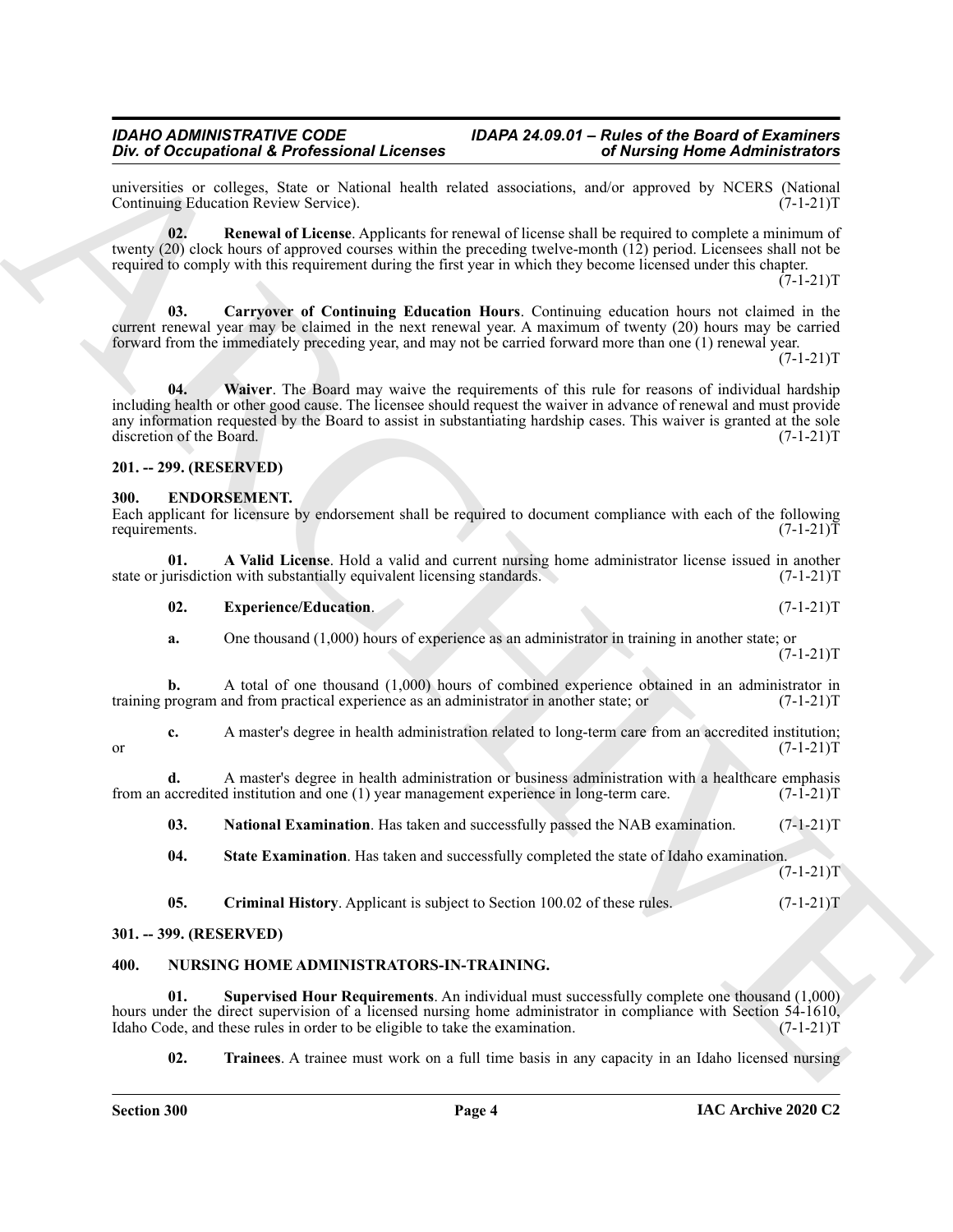<span id="page-4-4"></span>

| home setting. Full time shall be at least a thirty-two (32) hour per week work schedule with consideration for normal<br>leave taken.                                                                                                                                                                                                                                                                                                                                                                                                                                                                                                                                                          | $(7-1-21)T$ |
|------------------------------------------------------------------------------------------------------------------------------------------------------------------------------------------------------------------------------------------------------------------------------------------------------------------------------------------------------------------------------------------------------------------------------------------------------------------------------------------------------------------------------------------------------------------------------------------------------------------------------------------------------------------------------------------------|-------------|
| Each trainee shall register with the Board as a Nursing Home Administrator-In-Training (AIT) by<br>a.<br>submitting an application provided by the Board together with the required fee. The effective date of each AIT<br>program shall be the date the Board approves the application.                                                                                                                                                                                                                                                                                                                                                                                                       | $(7-1-21)T$ |
| Reports for those trainees employed in a nursing home must be submitted to the Board after<br>b.<br>completion of each five hundred (500) hour increment and reflect that the preceptor of the trainee has instructed,<br>assisted and given assignments as deemed necessary to fulfill the requirements of Subsection 400.03.                                                                                                                                                                                                                                                                                                                                                                 | $(7-1-21)T$ |
| Nursing Home Administrator-in-Training Requirements. A Nursing Home Administrator-in-<br>03.<br>Training shall be required to train in all domains of nursing home administration including the following: $(7-1-21)$ T                                                                                                                                                                                                                                                                                                                                                                                                                                                                        |             |
| Customer care, support, and services.<br>a.                                                                                                                                                                                                                                                                                                                                                                                                                                                                                                                                                                                                                                                    | $(7-1-21)T$ |
| Human resources.<br>b.                                                                                                                                                                                                                                                                                                                                                                                                                                                                                                                                                                                                                                                                         | $(7-1-21)T$ |
| Finance.<br>c.                                                                                                                                                                                                                                                                                                                                                                                                                                                                                                                                                                                                                                                                                 | $(7-1-21)T$ |
| d.<br>Environment.                                                                                                                                                                                                                                                                                                                                                                                                                                                                                                                                                                                                                                                                             | $(7-1-21)T$ |
| Management and leadership.<br>e.                                                                                                                                                                                                                                                                                                                                                                                                                                                                                                                                                                                                                                                               | $(7-1-21)T$ |
| Completion of a specialized course of study in nursing home long-term health care administration<br>f.<br>approved by NAB or otherwise approved by the Board.                                                                                                                                                                                                                                                                                                                                                                                                                                                                                                                                  | $(7-1-21)T$ |
| <b>Facility Administrator</b> . The trainee must spend no less than thirty-two (32) hours a month with<br>04.<br>the preceptor in a training and/or observational situation in the five (5) domains of nursing home administration as<br>outlined in Subsection 400.03. Time spent with the preceptor must be in addition to the full time work that the trainee<br>must perform under Subsection 400.02, unless the Administrator-in-Training role is designated as a full time training<br>position. Collectively, during the training period, reports must reflect particular emphasis on all five (5) domains of<br>nursing home administration during the time spent in the nursing home. | $(7-1-21)T$ |
| 05.<br><b>Preceptor Certification.</b>                                                                                                                                                                                                                                                                                                                                                                                                                                                                                                                                                                                                                                                         | $(7-1-21)T$ |
| A nursing home administrator who serves as a preceptor for a nursing home administrator-in-<br>training must be certified by the Board of Examiners of Nursing Home Administrators. The Board will certify the<br>Idaho licensed nursing home administrator to be a preceptor who:                                                                                                                                                                                                                                                                                                                                                                                                             | $(7-1-21)T$ |
| Is currently practicing as a nursing home administrator and who has practiced a minimum of two<br>(2) consecutive years as a nursing home administrator; and                                                                                                                                                                                                                                                                                                                                                                                                                                                                                                                                   | $(7-1-21)T$ |
| ii.<br>Who successfully completes a six (6) clock hour preceptor orientation course approved by the<br>Board.                                                                                                                                                                                                                                                                                                                                                                                                                                                                                                                                                                                  | $(7-1-21)T$ |
| The orientation course will cover the philosophy, requirements and practical application of the<br>b.<br>nursing home administrator-in-training program and a review of the six $(6)$ phases of nursing home administration as<br>outlined in Subsection 400.03.                                                                                                                                                                                                                                                                                                                                                                                                                               | $(7-1-21)T$ |
| The preceptor must be re-certified by the Board every ten $(10)$ years.<br>c.                                                                                                                                                                                                                                                                                                                                                                                                                                                                                                                                                                                                                  | $(7-1-21)T$ |
|                                                                                                                                                                                                                                                                                                                                                                                                                                                                                                                                                                                                                                                                                                |             |

#### <span id="page-4-5"></span><span id="page-4-3"></span>**05. Preceptor Certification**. (7-1-21)T

#### <span id="page-4-0"></span>**401. -- 449. (RESERVED)**

#### <span id="page-4-2"></span><span id="page-4-1"></span>**450. ADMINISTRATOR DESIGNEE QUALIFICATION.**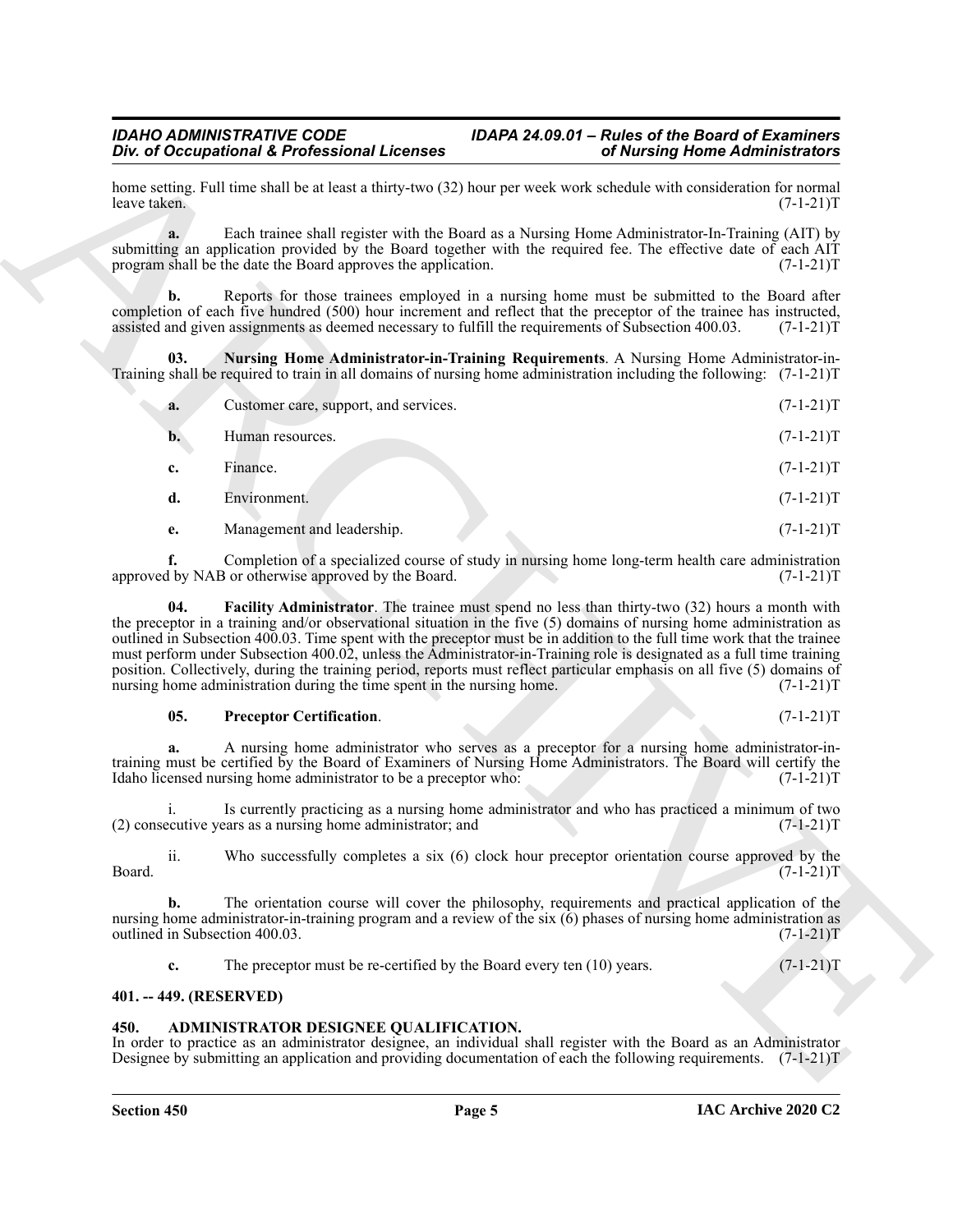<span id="page-5-7"></span><span id="page-5-6"></span>

| 01. | Criminal History. Applicant is subject to Section 100.02 of these rules. | $(7-1-21)T$ |
|-----|--------------------------------------------------------------------------|-------------|
| 02. | <b>Education.</b> Provide proof of either:                               | $(7-1-21)T$ |

#### <span id="page-5-8"></span><span id="page-5-5"></span><span id="page-5-0"></span>**451. -- 499. (RESERVED)**

#### <span id="page-5-12"></span><span id="page-5-10"></span><span id="page-5-1"></span>**500. PERMITS.**

#### <span id="page-5-11"></span><span id="page-5-2"></span>**501. -- 599. (RESERVED)**

#### <span id="page-5-9"></span><span id="page-5-4"></span><span id="page-5-3"></span>**600. FEES.**

|                         | Div. of Occupational & Professional Licenses                                                                                                                                                                                                                                       | of Nursing Home Administrators   |             |
|-------------------------|------------------------------------------------------------------------------------------------------------------------------------------------------------------------------------------------------------------------------------------------------------------------------------|----------------------------------|-------------|
| 01.                     | Criminal History. Applicant is subject to Section 100.02 of these rules.                                                                                                                                                                                                           |                                  | $(7-1-21)T$ |
| 02.                     | <b>Education</b> . Provide proof of either:                                                                                                                                                                                                                                        |                                  | $(7-1-21)T$ |
| a.                      | A bachelors degree from an approved college or university, or                                                                                                                                                                                                                      |                                  | $(7-1-21)T$ |
| b.                      | Two (2) years of satisfactory practical experience in nursing home administration or a related<br>health administration area for each year of the required education as set forth in Section 54-1605(3), Idaho Code;                                                               |                                  | $(7-1-21)T$ |
| 04.                     | <b>Experience</b> . Provide proof of having one (1) year of management experience in a skilled nursing<br>facility. Experience documented in Subsection 450.03.b. may also be used to meet this requirement.                                                                       |                                  | $(7-1-21)$  |
| 05.                     | Authorization. Submit an agreement signed by an Idaho Licensed Nursing Home Administrator<br>who will act as a consultant to assist the designee in administrating the facility.                                                                                                   |                                  | $(7-1-21)T$ |
| 451. -- 499. (RESERVED) |                                                                                                                                                                                                                                                                                    |                                  |             |
| 500.                    | PERMITS.                                                                                                                                                                                                                                                                           |                                  |             |
|                         | endorsement application evidencing a license in good standing in another state and payment of fees. The permit shall<br>be valid until the Board acts upon their endorsement application. No more than one (1) temporary permit may be<br>granted to any applicant for any reason. |                                  | $(7-1-21)T$ |
| 02.                     | Issuance of a Temporary Permit Does Not Obligate the Board. Issuance of a temporary permit<br>does not obligate the board to subsequently issue a license. Issuance of a subsequent license depends upon a                                                                         |                                  |             |
|                         | successful application to the Board.                                                                                                                                                                                                                                               |                                  | $(7-1-21)T$ |
| 501. -- 599. (RESERVED) |                                                                                                                                                                                                                                                                                    |                                  |             |
| FEES.<br>600.           | <b>FEE</b>                                                                                                                                                                                                                                                                         | <b>AMOUNT</b><br>(Not to Exceed) |             |
|                         | <b>Original Application</b>                                                                                                                                                                                                                                                        | \$200                            |             |
|                         | Original License                                                                                                                                                                                                                                                                   | \$200                            |             |
|                         | <b>Annual Renewal</b>                                                                                                                                                                                                                                                              | \$200                            |             |
|                         | <b>Endorsement Application</b>                                                                                                                                                                                                                                                     | \$200                            |             |
|                         | <b>Temporary Permit</b>                                                                                                                                                                                                                                                            | \$100                            |             |
|                         | Administrator-in-training                                                                                                                                                                                                                                                          | \$100                            |             |
|                         | License Reinstatement                                                                                                                                                                                                                                                              | \$100                            |             |
|                         |                                                                                                                                                                                                                                                                                    |                                  |             |
| 601. -- 999. (RESERVED) |                                                                                                                                                                                                                                                                                    |                                  | $(7-1-21)T$ |
|                         |                                                                                                                                                                                                                                                                                    |                                  |             |
|                         |                                                                                                                                                                                                                                                                                    |                                  |             |